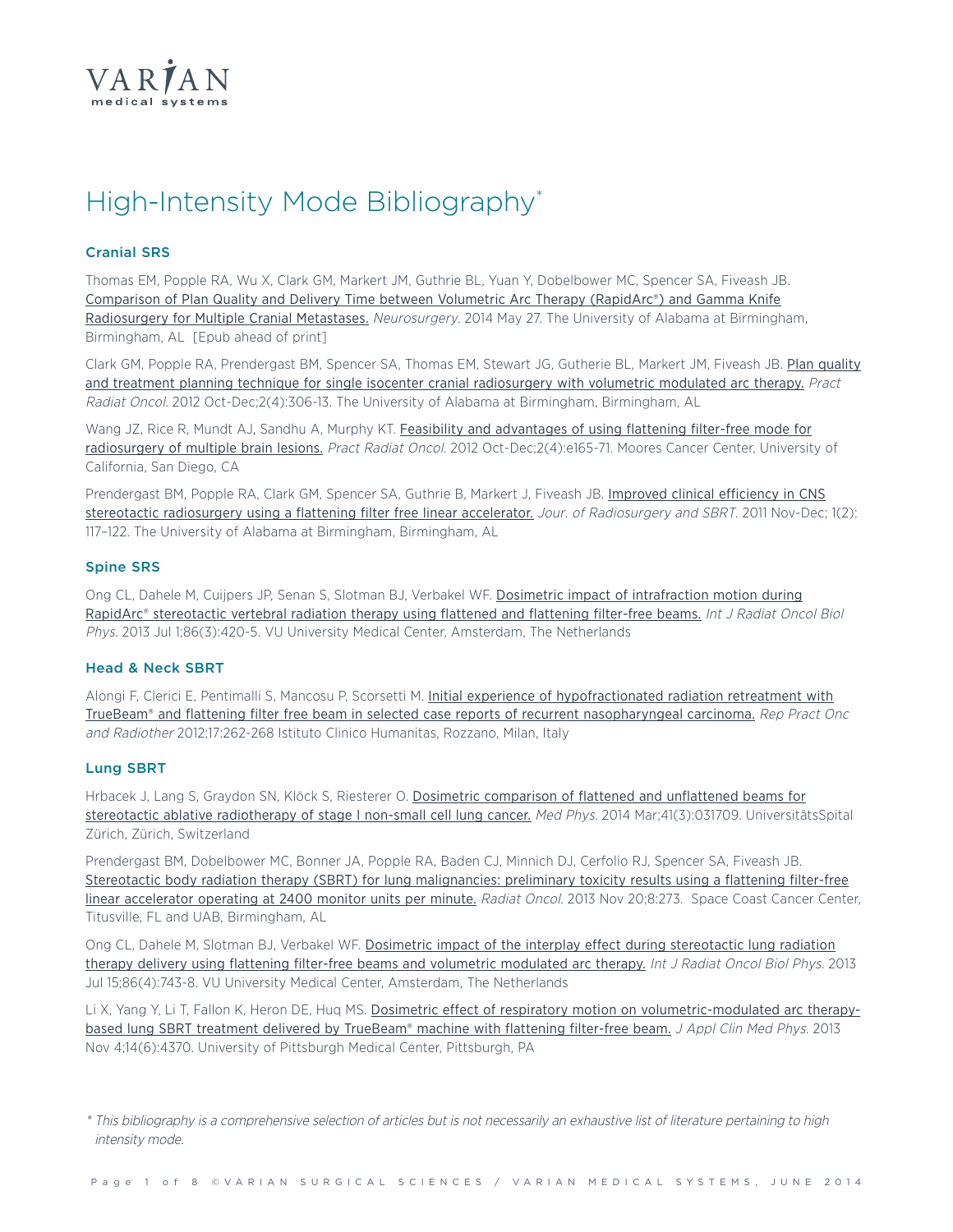Navarria P, Ascolese AM, Mancosu P, Alongi F, Clerici E, Tozzi A, Iftode C, Reggiori G, Tomatis S, Infante M, Alloisio M, Testori A, Fogliata A, Cozzi L, Morenghi E, Scorsetti M. [Volumetric](http://www.ncbi.nlm.nih.gov/pubmed/23725859) modulated arc therapy with flattening filter free (FFF) beams for [stereotactic](http://www.ncbi.nlm.nih.gov/pubmed/23725859) body radiation therapy (SBRT) in patients with medically inoperable early stage non small cell lung cancer [\(NSCLC\).](http://www.ncbi.nlm.nih.gov/pubmed/23725859) Radiother Oncol. 2013 Jun;107(3):414-8. Humanitas Cancer Center, Istituto Clinico Humanitas, Milan, Italy

Peguret N, Dahele M, Cuijpers JP, Slotman BJ, Verbakel WF. Frameless high dose rate stereotactic lung [radiotherapy:](http://www.ncbi.nlm.nih.gov/pubmed/23707150) intrafraction tumor position and delivery time. Radiother Oncol. 2013 [Jun;107\(3\):419-22.](http://www.ncbi.nlm.nih.gov/pubmed/23707150) VU University Medical Center, Amsterdam, The Netherlands

Zhang GG, Ku L, Dilling TJ, Stevens CW, Zhang RR, Li W, [Feygelman](http://www.ncbi.nlm.nih.gov/pubmed/23707150) V. [Volumetric](http://www.ncbi.nlm.nih.gov/pubmed/22070866) modulated arc planning for lung stereotactic body [radiotherapy](http://www.ncbi.nlm.nih.gov/pubmed/22070866) using conventional and unflattened photon beams: a dosimetric comparison with 3D [technique.](http://www.ncbi.nlm.nih.gov/pubmed/22070866) Radiat Oncol. 2011 Nov 9;6:152. Moffitt Cancer Center, Tampa, FL

Vassiliev ON, Kry SF, Chang JY, Balter PA, Titt U, Mohan R. Stereotactic [radiotherapy](http://www.ncbi.nlm.nih.gov/pubmed/19223837) for lung cancer using a flattening filter free [Clinac®.](http://www.ncbi.nlm.nih.gov/pubmed/19223837) J Appl Clin Med Phys. 2009 Jan 27;10(1):2880. The University of Texas M.D. Anderson Cancer Center, Houston, TX

#### **Gastrointestinal SBRT**

Alongi F, Fogliata A, Clerici E, Navarria P, Tozzi A, Comito T, Ascolese AM, Clivio A, Lobefalo F, Reggiori G, Cozzi L, Mancosu P, Tomatis S, Scorsetti M. Volumetric modulated arc therapy with flattening filter free beams for isolated [abdominal/pelvic](http://www.ncbi.nlm.nih.gov/pubmed/23216821) lymph nodes: report of dosimetric and early clinical results in [oligometastatic](http://www.ncbi.nlm.nih.gov/pubmed/23216821) patients. Radiat Oncol. 2012 Dec 5;7:204.IRCCS Istituto Clinico Humanitas, Rozzano-Milan, Italy

Reggiori G, Mancosu P, Castiglioni S, Alongi F, Pellegrini C, Lobefalo F, Catalano M, Fogliata A, Arcangeli S, Navarria P, Cozzi L, Scorsetti M. Can volumetric modulated arc therapy with flattening filter free beams play a role in [stereotactic](http://www.ncbi.nlm.nih.gov/pubmed/22320821) body radiotherapy for liver lesions? A [volume-based](http://www.ncbi.nlm.nih.gov/pubmed/22320821) analysis. Med Phys. 2012 Feb;39(2):1112. IRCCS Istituto Clinico Humanitas, Rozzano, Italy

Mancosu P, Castiglioni S, Reggiori G, Catalano M, Alongi F, Pellegrini C, Arcangeli S, Tozzi A, Lobefalo F, Fogliata A, Navarria P, Cozzi L, Scorsetti M. [Stereotactic](http://www.ncbi.nlm.nih.gov/pubmed/22296849) body radiation therapy for liver tumours using flattening filter free beam: dosimetric and technical [considerations.](http://www.ncbi.nlm.nih.gov/pubmed/22296849) Radiat Oncol. 2012 Feb 1;7(1):16. IRCCS Istituto Clinico Humanitas, Rozzano, Italy

#### **Genitourinary SBRT**

Alongi F, Cozzi L, Arcangeli S, Iftode C, Comito T, Villa E, Lobefalo F, Navarria P, Reggiori G, Mancosu P, Clerici E, Fogliata A, Tomatis S, Taverna G, Graziotti P, Scorsetti M. Linac based SBRT for prostate cancer in 5 fractions with VMAT and [flattening](http://www.ncbi.nlm.nih.gov/pubmed/23835141) filter free beams: [preliminary](http://www.ncbi.nlm.nih.gov/pubmed/23835141) report of a phase II study. Radiat Oncol. 2013 Jul 8;8(1):171. IRCCS Istituto Clinico Humanitas, Rozzano-Milan, Italy. [Epub ahead of print]

#### **General SRS and SBRT**

Thomas EM, Popple RA, Prendergast BM, Clark GM, Dobelbower MC, Fiveash JB. Effects of [flattening](http://www.ncbi.nlm.nih.gov/pubmed/24257275) filter-free and [volumetric-modulated](http://www.ncbi.nlm.nih.gov/pubmed/24257275) arc therapy delivery on treatment efficiency. J Appl Clin Med Phys. 2013 Nov 4;14(6): University of Alabama at Birmingham, Birmingham, AL

Prendergast BM, Fiveash JB, Popple RA, Clark GM, Thomas EM, Minnich DJ, Jacob R, Spencer SA, Bonner JA, Dobelbower MC. Flattening filter-free linac improves treatment delivery efficiency in [stereotactic](http://www.ncbi.nlm.nih.gov/pubmed/23652246) body radiation therapy. J Appl Clin Med Phys. 2013 May 6;14(3):4126. University of Alabama at Birmingham, Birmingham, AL

Lang S, Shrestha B, Graydon S, Cavelaars F, Linsenmeier C, Hrbacek J, Klöck S, Studer G, Riesterer O. Clinical [application](http://www.ncbi.nlm.nih.gov/pubmed/23395063) of flattening filter free beams for extracranial stereotactic [radiotherapy.](http://www.ncbi.nlm.nih.gov/pubmed/23395063) Radiother Oncol. 2013 Feb;106(2):255-9. University Hospital Zurich, Zurich, Switzerland

Ong CL, Verbakel WF, Dahele M, Cuijpers JP, Slotman BJ, Senan S. Fast Arc Delivery for Stereotactic Body [Radiotherapy](http://www.ncbi.nlm.nih.gov/pubmed/22365628) of [Vertebral](http://www.ncbi.nlm.nih.gov/pubmed/22365628) and Lung Tumors. Int J Radiat Oncol Biol Phys. 2012 May 1;83(1):e137-43. VU University Medical Center, Amsterdam, The Netherlands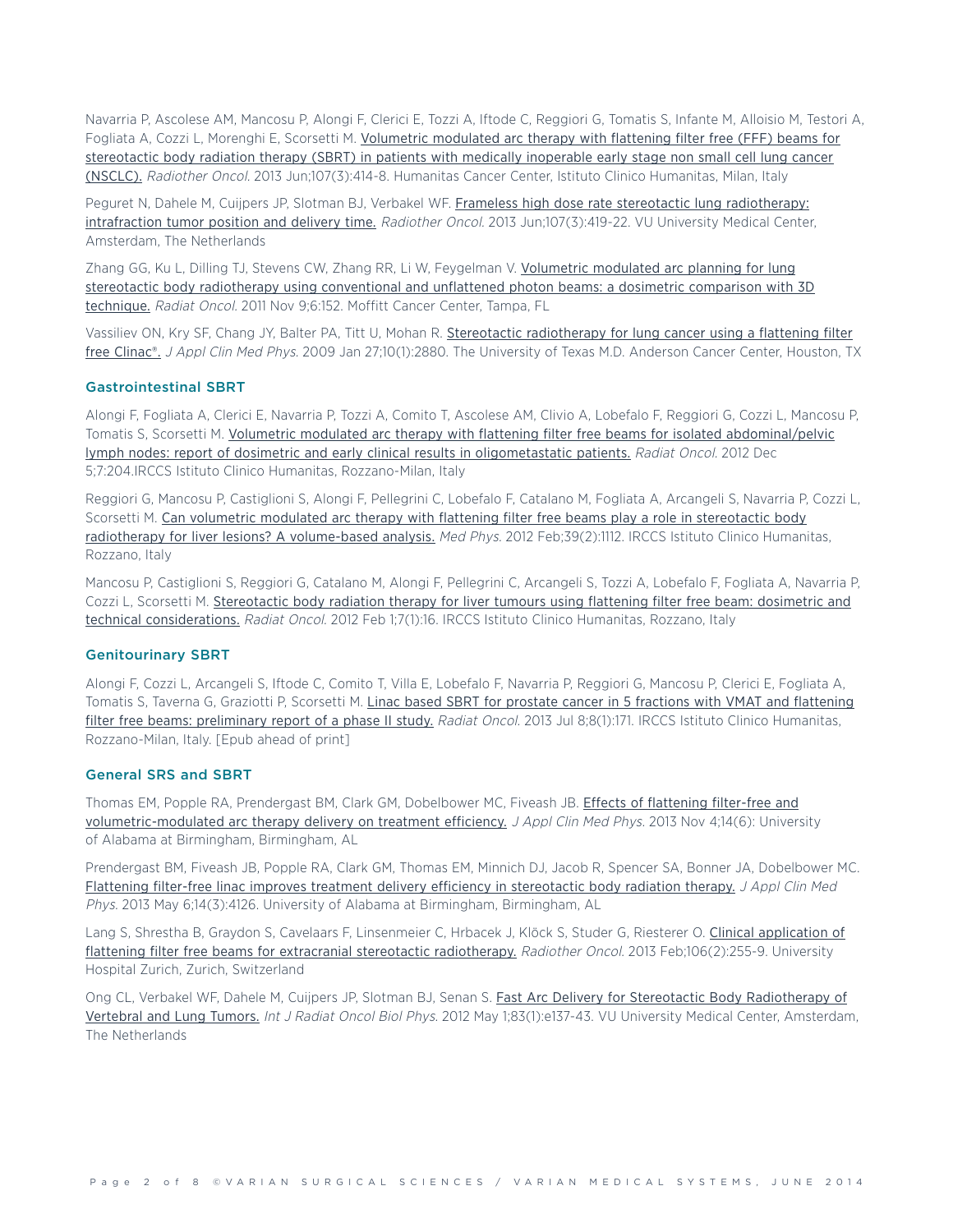Scorsetti M, Alongi F, Castiglioni S, Clivio A, Fogliata A, Lobefalo F, Mancosu P, Navarria P, Palumbo V, Pellegrini C, Pentimalli S, Reggiori G, Ascolese AM, Roggio A, Arcangeli S, Tozzi A, Vanetti E, Cozzi L. Feasibility and early clinical [assessment](http://www.ncbi.nlm.nih.gov/pubmed/21910868) of flattening filter free (FFF) based stereotactic body [radiotherapy](http://www.ncbi.nlm.nih.gov/pubmed/21910868) (SBRT) treatments. Radiat Oncol. 2011 Sep 12;6:113. IRCCS Istituto Clinico Humanitas, Rozzano, Italy

#### **HIM for Conventional Fractionation**

Pichandi A, Ganesh KM, Jerrin A, Balaji K, Sridhar PS, Surega A. Cranio Spinal Irradiation of [Medulloblastoma](http://www.ncbi.nlm.nih.gov/pubmed/24645747) Using High Precision Techniques - A Dosimetric [Comparison.](http://www.ncbi.nlm.nih.gov/pubmed/24645747) Technol Cancer Res Treat. 2014 Mar 17. HealthCare Global Enterprises, Bangalore, India [Epub ahead of print]

Dzierma Y, Nuesken FG, Fleckenstein J, Melchior P, Licht NP, Rübe C. Comparative Planning of [Flattening-Filter-Free](http://www.ncbi.nlm.nih.gov/pubmed/24722621) and Flat Beam IMRT for [Hypopharynx](http://www.ncbi.nlm.nih.gov/pubmed/24722621) Cancer as a Function of Beam and Segment Number. PLoS One. 2014 Apr 10;9(4):e94371 Saarland University Medical Center, Homburg/Saar, Germany

Mattes MD, Tai C, Lee A, Ashamalla H, Ikoro NC. The dosimetric effects of photon energy on the quality of prostate [volumetric](http://www.ncbi.nlm.nih.gov/pubmed/24621430) [modulated](http://www.ncbi.nlm.nih.gov/pubmed/24621430) arc therapy. Pract Radiat Oncol. 2014 Jan-Feb;4(1):e39-44. New York Methodist Hospital, Brooklyn, NY

Anchinevan P. Mani GK, Amalrai J, Karthik B, Anbumani S. Use of [flattening](http://www.ncbi.nlm.nih.gov/pubmed/24579052) filter-free photon beams in treating [medulloblastoma:](http://www.ncbi.nlm.nih.gov/pubmed/24579052) a dosimetric evaluation. ISRN Oncol. 2014 Jan 21;2014. HealthCare Global Enterprises, Bangalore, India

Hall WA, Colbert L, Nickleach D, Shelton J, Marcus DM, Switchenko J, Rossi PJ, Godette K, Cooper S, Jani AB. [Reduced](http://www.ncbi.nlm.nih.gov/pubmed/24674413) acute toxicity associated with the use of volumetric modulated arc therapy for the treatment of [adenocarcinoma](http://www.ncbi.nlm.nih.gov/pubmed/24674413) of the prostate. Pract Radiat Oncol. 2013 Oct-Dec;3(4):e157-64. Winship Cancer Institute, Emory University, Atlanta, GA

Zhuang M, Zhang T, Chen Z, Lin Z, Li D, Peng X, Qiu Q, Wu R. Volumetric modulation arc [radiotherapy](http://www.ncbi.nlm.nih.gov/pubmed/23237224) with flattening filterfree beams compared with conventional beams for [nasopharyngeal](http://www.ncbi.nlm.nih.gov/pubmed/23237224) carcinoma: a feasibility study. Chin J Cancer. 2013 Jul;32(7):397-402. Tumor Hospital of Shantou University Medical College, Shantou, Guangdong, China

Spruijt KH, Dahele M, Cuijpers JP, Jeulink M, Rietveld D, Slotman BJ, Verbakel WF. [Flattening](http://www.ncbi.nlm.nih.gov/pubmed/22672750) filter free vs flattened beams for breast [irradiation.](http://www.ncbi.nlm.nih.gov/pubmed/22672750) Int J Radiat Oncol Biol Phys. 2013 Feb 1;85(2):506-13. VU University Medical Center, Amsterdam, The Netherlands

Zhuang M, Zhang T, Chen Z, Lin Z, Li D, Peng X, Qiu Q, Wu R. Advanced [nasopharyngeal](http://www.ncbi.nlm.nih.gov/pubmed/23672519) carcinoma radiotherapy with volumetric [modulated](http://www.ncbi.nlm.nih.gov/pubmed/23672519) arcs and the potential role of flattening filter-free beams. Radiat Oncol. 2013 May 14;8:120. Shantou University Medical College, Shantou, Guangdong, China

Nicolini G, Ghosh-Laskar S, Shrivastava SK, Banerjee S, Chaudhary S, Agarwal JP, Munshi A, Clivio A, Fogliata A, Mancosu P, Vanetti E, Cozzi L. Volumetric Modulation Arc [Radiotherapy](http://www.ncbi.nlm.nih.gov/pubmed/22386376) With Flattening Filter-Free Beams Compared With Static Gantry IMRT and 3D Conformal [Radiotherapy](http://www.ncbi.nlm.nih.gov/pubmed/22386376) for Advanced Esophageal Cancer: A Feasibility Study. Int J Radiat Oncol Biol Phys. 2012 Oct 1;84(2):553-60. Oncology Institute of Southern Switzerland, Medical Physics Unit, Bellinzona, Switzerland

Zwahlen DR, Lang S, Hrbacek J, Glanzmann C, Kloeck S, Najafi Y, Streller T, Studer G, Zaugg K, Luetolf UM. The use of [photon](http://www.ncbi.nlm.nih.gov/pubmed/22572080) beams of a flattening filter-free linear accelerator for [hypofractionated](http://www.ncbi.nlm.nih.gov/pubmed/22572080) volumetric modulated arc therapy in localized [prostate](http://www.ncbi.nlm.nih.gov/pubmed/22572080) cancer. Int J Radiat Oncol Biol Phys. 2012 Aug 1:83(5):1655-60. University Hospital Zurich, Zurich, Switzerland

Subramaniam S, Thirumalaiswamy S, Srinivas C, Gandhi GA, Kathirvel M, Kumar KK, Mallik S, Babaiah M, Pawar Y, Clivio A, Fogliata A, Mancosu P, Nicolini G, Vanetti E, Cozzi L. Chest wall [radiotherapy](http://www.ncbi.nlm.nih.gov/pubmed/22402870) with volumetric modulated arcs and the potential role of [flattening](http://www.ncbi.nlm.nih.gov/pubmed/22402870) filter free photon beams. Strahlenther Onkol. 2012 Jun;188(6):484-90. Yashoda Super Speciality Hospital, Hyderabad, India

Lang S, Reggiori G, Puxeu Vaqué J, Calle C, Hrbacek J, Klöck S, Scorsetti M, Cozzi L, Mancosu P. [Pretreatment](http://www.ncbi.nlm.nih.gov/pubmed/22380368) quality assurance of flattening filter free beams on 224 patients for intensity modulated plans: A [multicentric](http://www.ncbi.nlm.nih.gov/pubmed/22380368) study. Med Phys. 2012 Mar;39(3):1351-1356. University of Zurich, Zurich, Switzerland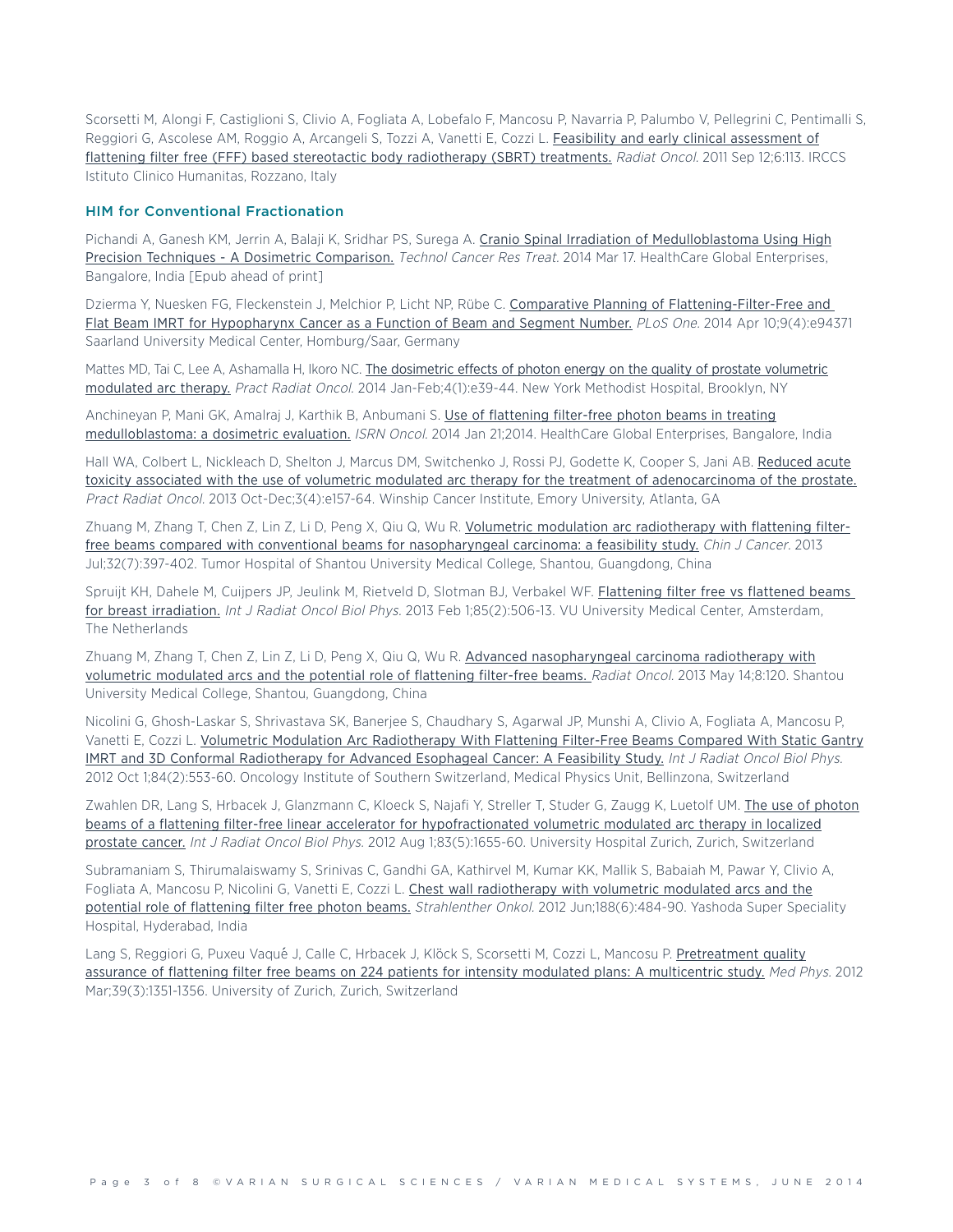#### **Radiobiology of HIM**

Verbakel WF, van den Berg J, Slotman BJ, Sminia P. [Comparable](http://www.ncbi.nlm.nih.gov/pubmed/23126524) cell survival between high dose rate flattening filter free and [conventional](http://www.ncbi.nlm.nih.gov/pubmed/23126524) dose rate irradiation. Acta Oncol. 2013 Apr;52(3):652-7. VU University Medical Center, Amsterdam, The Netherlands

Detappe A, Tsiamas P, Ngwa W, Zygmanski P, Makrigiorgos M, Berbeco R. The effect of flattening filter free delivery on [endothelial](http://www.ncbi.nlm.nih.gov/pubmed/23464301) dose enhancement with gold [nanoparticles.](http://www.ncbi.nlm.nih.gov/pubmed/23464301) Med Phys. 2013 Mar;40(3):031706. Dana-Farber Cancer Institute, Brigham and Women's Hospital and Harvard Medical School, Boston, MA

King RB, Hyland WB, Cole AJ, Butterworth KT, McMahon SJ, Redmond KM, Trainer C, Prise KM, McGarry CK, Hounsell AR. An in vitro study of the [radiobiological](http://www.ncbi.nlm.nih.gov/pubmed/23399781) effects of flattening filter free radiotherapy treatments. Phys Med Biol. 2013 Mar 7;58(5):N83-94 Northern Ireland Cancer Centre, Belfast, United Kingdom

Karan T, Moiseenko V, Gill B, Horwood R, Kyle A, Minchinton AI. [Radiobiological](http://www.ncbi.nlm.nih.gov/pubmed/23363688) effects of altering dose rate in filter-free [photon](http://www.ncbi.nlm.nih.gov/pubmed/23363688) beams. Phys Med Biol. 2013 Feb 21;58(4):1075-82. Vancouver Cancer Centre, British Columbia Cancer Agency, Vancouver, Canada

Lohse I, Lang S, Hrbacek J, Scheidegger S, Bodis S, Macedo NS, Feng J, Lütolf UM, Zaugg K. [Effect](http://www.ncbi.nlm.nih.gov/pubmed/21733592) of high dose per pulse [flattening](http://www.ncbi.nlm.nih.gov/pubmed/21733592) filter-free beams on cancer cell survival. Radiother Oncol. 2011 Oct;101(1):226-32. University Hospital Zürich, **Switzerland** 

Sørensen BS, Vestergaard A, Overgaard J, Præstegaard LH. Dependence of cell survival on [instantaneous](http://www.ncbi.nlm.nih.gov/pubmed/21737168) dose rate of a linear [accelerator.](http://www.ncbi.nlm.nih.gov/pubmed/21737168) Radiother Oncol. 2011 Oct;101(1):223-5. Aarhus University Hospital, Denmark

Ling CC, Gerweck LE, Zaider M, Yorke E. Dose-rate effects in external beam [radiotherapy](http://www.ncbi.nlm.nih.gov/pubmed/20363041) redux. Radiother Oncol. 2010 Jun;95(3):261-8. Memorial Sloan-Kettering Cancer Center and Varian Medical Systems

#### **Physics, Treatment Planning, and Dosimetry**

Javedan K, Feygelman V, Zhang RR, Moros EG, Correa CR, Trotti A, Li W, Zhang GG. Monte Carlo [comparison](http://www.ncbi.nlm.nih.gov/pubmed/24662096) of superficial dose between [flattening](http://www.ncbi.nlm.nih.gov/pubmed/24662096) filter free and flattened beams. Phys Med. 2014 Jun:30(4):503- Moffitt Cancer Center, Tampa, FL

Belosi MF, Rodriguez M, Fogliata A, Cozzi L, Sempau J, Clivio A, Nicolini G, Vanetti E, Krauss H, Khamphan C, Fenoglietto P, Puxeu J, Fedele D, Mancosu P, Brualla L. Monte Carlo simulation of TrueBeam® [flattening-filter-free](http://www.ncbi.nlm.nih.gov/pubmed/24784373) beams using Varian phase-space files: Comparison with [experimental](http://www.ncbi.nlm.nih.gov/pubmed/24784373) data. Med Phys. 2014 May;41(5):051707 Oncology Institute of Southern Switzerland, Bellinzona, Switzerland

Foster RD, Speiser MP, Solberg TD. [Commissioning](http://www.ncbi.nlm.nih.gov/pubmed/24710452) and verification of the collapsed cone convolution superposition [algorithm](http://www.ncbi.nlm.nih.gov/pubmed/24710452) for SBRT delivery using flattening filter-free beams. J Appl Clin Med Phys. 2014 Mar 6;15(2):4631. University of Texas Southwestern Medical Center, Dallas, TX

Chung H, Prado KL, Yi BY. An analytical [formalism](http://www.ncbi.nlm.nih.gov/pubmed/24503449) to calculate phantom scatter factors for flattening filter free (FFF) mode [photon](http://www.ncbi.nlm.nih.gov/pubmed/24503449) beams. Phys Med Biol. 2014 Feb 21;59(4):951-60 University of Maryland School of Medicine, Baltimore, MD

Zavgorodni S, Alhakeem E, Townson R. Monitor [backscatter](http://www.ncbi.nlm.nih.gov/pubmed/24487824) factors for the Varian Clinac® 21EX and TrueBeam® linear accelerators: [measurements](http://www.ncbi.nlm.nih.gov/pubmed/24487824) and Monte Carlo modelling. Phys Med Biol. 2014 Feb 21;59(4):911-24 BC Cancer Agency, Victoria, BC, Canada

Parsons D, Robar JL, Sawkey D. A Monte Carlo [investigation](http://www.ncbi.nlm.nih.gov/pubmed/24506610) of low-Z target image quality generated in a linear accelerator using Varian's [VirtuaLinac.](http://www.ncbi.nlm.nih.gov/pubmed/24506610) Med Phys. 2014 Feb;41(2):021719. Dalhousie University, Halifax, Nova Scotia, Canada

Clivio A, Belosi MF, Cozzi L, Nicolini G, Vanetti E, Bolard G, Fenoglietto P, Krauss H, Fogliata A. On the [determination](http://www.ncbi.nlm.nih.gov/pubmed/24506604) of reference levels for quality [assurance](http://www.ncbi.nlm.nih.gov/pubmed/24506604) of flattening filter free photon beams in radiation therapy. Med Phys. 2014 Feb;41(2):021713. Oncology Institute of Southern Switzerland, Bellinzona, Switzerland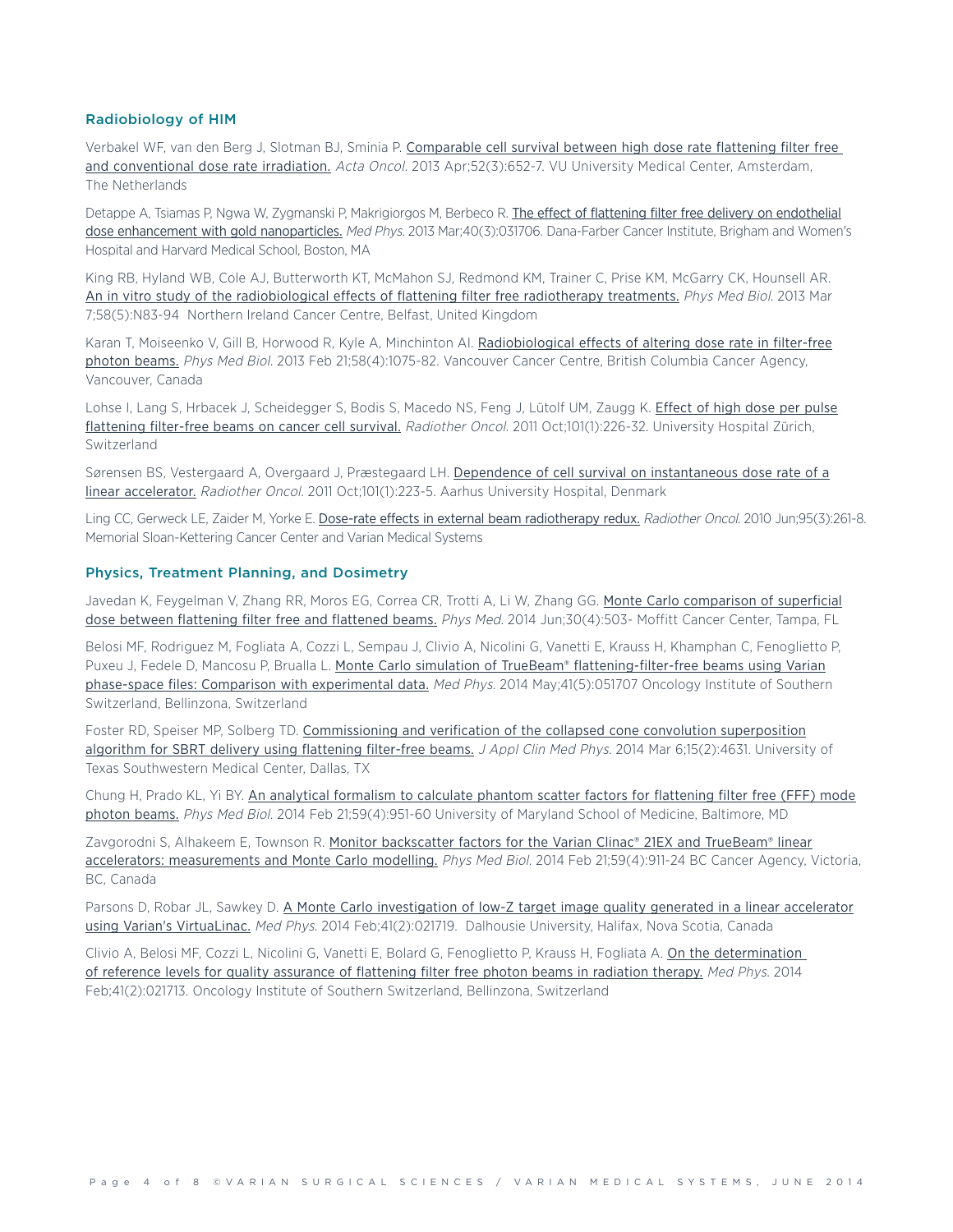Tsiamas P, Sajo E, Cifter F, Theodorou K, Kappas C, Makrigiorgos M, Marcus K, Zygmanski P. Beam [quality](http://www.ncbi.nlm.nih.gov/pubmed/23517668) and dose perturbation of 6 MV [flattening-filter-free](http://www.ncbi.nlm.nih.gov/pubmed/23517668) linac. Phys Med. 2014 Feb;30(1):47-56. Brigham and Women Hospital and Harvard Medical School, Boston, MA

Sun B, Rangaraj D, Palaniswaamy G, Yaddanapudi S, Wooten O, Yang D, Mutic S, Santanam L. Initial [experience](http://www.ncbi.nlm.nih.gov/pubmed/24674419) with TrueBeam® trajectory log files for radiation therapy delivery [verification.](http://www.ncbi.nlm.nih.gov/pubmed/24674419) Pract Radiat Oncol. 2013 Oct-Dec;3(4):e199-208. Washington University School of Medicine, St Louis, MO

Wiant DB, Terrell JA, Maurer JM, Yount CL, Sintay BJ. [Commissioning](http://www.ncbi.nlm.nih.gov/pubmed/24257290) and validation of BrainLAB cones for 6X FFF and 10X FFF beams on a Varian [TrueBeam®](http://www.ncbi.nlm.nih.gov/pubmed/24257290) STx. J Appl Clin Med Phys. 2013 Nov 4:14(6):4493. Cone Health Cancer Center, Greensboro, NC

Nicolini G, Clivio A, Vanetti E, Krauss H, Fenoglietto P, Cozzi L, Fogliata A. [Evaluation](http://www.ncbi.nlm.nih.gov/pubmed/24320427) of an aSi-EPID with flattening filter free beams: applicability to the GLAaS algorithm for portal dosimetry and first experience for [pretreatment](http://www.ncbi.nlm.nih.gov/pubmed/24320427) QA of RapidArc®. Med Phys. 2013 Nov;40(11):111719. Oncology Institute of Southern Switzerland, Bellinzona, Switzerland

Zavgorodni S. Monte Carlo [investigation](http://www.ncbi.nlm.nih.gov/pubmed/24140752) into feasibility and dosimetry of flat flattening filter free beams. Phys Med Biol. 2013 Nov 7;58(21):7699-713. BC Cancer Agency, Victoria, BC, Canada

Fogliata A, Clivio A, Vanetti E, Nicolini G, Belosi MF, Cozzi L. Dosimetric evaluation of photon dose [calculation](http://www.ncbi.nlm.nih.gov/pubmed/24089896) under jaw and MLC [shielding.](http://www.ncbi.nlm.nih.gov/pubmed/24089896) Med Phys. 2013 Oct;40(10):101706. Oncology Institute of Southern Switzerland, Bellinzona, Switzerland

McGarry CK, O'Connell BF, Grattan MW, Agnew CE, Irvine DM, Hounsell AR. Octavius 4D [characterization](http://www.ncbi.nlm.nih.gov/pubmed/24007140) for flattened and flattening filter free rotational [deliveries.](http://www.ncbi.nlm.nih.gov/pubmed/24007140) Med Phys. 2013 Sep;40(9):091707. Northern Ireland Cancer Centre, Belfast, Northern Ireland

Robinson J, Opp D, Zhang G, Feygelman V. Evaluation of [inhomogeneity](http://www.ncbi.nlm.nih.gov/pubmed/23652238) correction factors for 6 MV flattening filter-free beams with brass [compensators.](http://www.ncbi.nlm.nih.gov/pubmed/23652238) J Appl Clin Med Phys. 2013 May 6;14(3):3990 Moffitt Cancer Center, Tampa, FL

Cho W, Bush K, Mok E, Xing L, Suh TS. [Development](http://www.ncbi.nlm.nih.gov/pubmed/23556891) of a fast and feasible spectrum modeling technique for flattening filter free [beams.](http://www.ncbi.nlm.nih.gov/pubmed/23556891) Med Phys. 2013 Apr;40(4):041721. Seoul National University Hospital, Seoul, South Korea

Glide-Hurst C, Bellon M, Foster R, Altunbas C, Speiser M, Altman M, Westerly D, Wen N, Zhao B, Miften M, Chetty IJ, Solberg T. Commissioning of the Varian TrueBeam® linear accelerator: a [multi-institutional](http://www.ncbi.nlm.nih.gov/pubmed/23464314) study. Med Phys. 2013 Mar;40(3):031719. Henry Ford Health Systems, Detroit, MI

Gete E, Duzenli C, Milette MP, Mestrovic A, Hyde D, Bergman AM, Teke T. A Monte Carlo approach to [validation](http://www.ncbi.nlm.nih.gov/pubmed/23387730) of FFF VMAT treatment plans for the [TrueBeam®](http://www.ncbi.nlm.nih.gov/pubmed/23387730) linac. Med Phys. 2013 Feb;40(2):021707. BC Cancer Agency, Vancouver Centre, Vancouver, British Columbia, Canada

Beyer GP. [Commissioning](http://www.ncbi.nlm.nih.gov/pubmed/23318395) measurements for photon beam data on three TrueBeam® linear accelerators, and comparison with Trilogy® and Clinac® 2100 linear [accelerators.](http://www.ncbi.nlm.nih.gov/pubmed/23318395) *J Appl Clin Med Phys.* 2013 Jan 7;14(1):4077. Medical Physics Services, LLC, Tampa, FL

Chang Z, Wu Q, Adamson J, Ren L, Bowsher J, Yan H, Thomas A, Yin. [Commissioning](http://www.ncbi.nlm.nih.gov/pubmed/23127092) and dosimetric characteristics of [TrueBeam®](http://www.ncbi.nlm.nih.gov/pubmed/23127092) system: composite data of three TrueBeam® machines. Med Phys. 2012 Nov;39(11):6981-7018. Department of Radiation Oncology, Duke University, Durham, NC

Kry SF, Popple R, Molineu A, Followill DS. Ion recombination correction factors (Pion) for Varian TrueBeam® [high-dose-rate](http://www.ncbi.nlm.nih.gov/pubmed/23149774) [therapy](http://www.ncbi.nlm.nih.gov/pubmed/23149774) beams. J Appl Clin Med Phys. 2012 Nov 8;13(6):3803. The University of Texas M.D. Anderson Cancer Center, Houston, TX

Kalantzis G, Qian J, Han B, Luxton G. Fidelity of dose delivery at high dose rate of volumetric [modulated](http://www.ncbi.nlm.nih.gov/pubmed/23293450) arc therapy in a [TrueBeam®](http://www.ncbi.nlm.nih.gov/pubmed/23293450) linac with flattening filter free beams. J Med Phys. 2012 Oct;37(4):193-9. Stanford University School of Medicine, Stanford, CA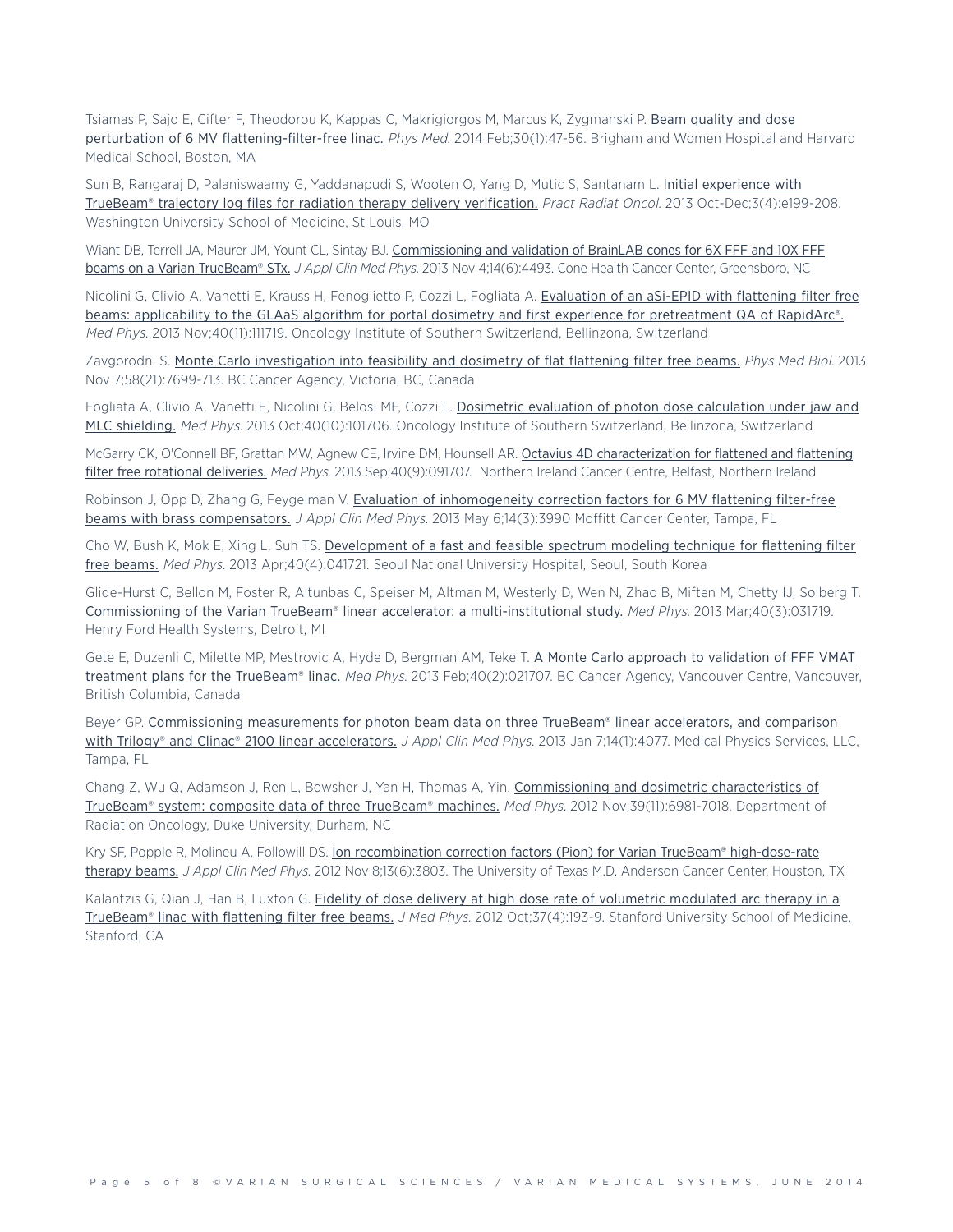Fogliata A, Garcia R, Knoos T, Nicolini G, Clivio A, Vanetti E, Khamphan C, Cozzi L. Definition of [parameters](http://www.ncbi.nlm.nih.gov/pubmed/23039680) for quality [assurance](http://www.ncbi.nlm.nih.gov/pubmed/23039680) of flattening filter free (FFF) photon beams in radiation therapy. Med Phys. 2012 Oct;39(10):6455-64. Oncology Institute of Southern Switzerland, Bellinzona, Switzerland

Kielar KN, Mok E, Hsu A, Wang L, Luxton G. [Verification](http://www.ncbi.nlm.nih.gov/pubmed/23039672) of dosimetric accuracy on the TrueBeam® STx: rounded leaf effect of the high [definition](http://www.ncbi.nlm.nih.gov/pubmed/23039672) MLC. Med Phys. 2012 Oct;39(10):6360-71 Stanford University School of Medicine, Stanford, CA

Wang Y, Easterling SB, Ting JY. Ion [recombination](http://www.ncbi.nlm.nih.gov/pubmed/22955642) corrections of ionization chambers in flattening filter-free photon [radiation.](http://www.ncbi.nlm.nih.gov/pubmed/22955642) J Appl Clin Med Phys. 2012 Sep 6;13(5):3758. Melbourne Cancer Center, Melbourne, FL

Wang Y, Khan MK, Ting JY, Easterling SB. Surface Dose [Investigation](http://www.ncbi.nlm.nih.gov/pubmed/22414287) of the Flattening Filter-Free Photon Beams. Int J Radiat Oncol Biol Phys. 2012 Jun 1;83(2):e281-5. Melbourne Cancer Center, Melbourne, FL

Lang S, Hrbacek J, Leong A, Klöck S. [Ion-recombination](http://www.ncbi.nlm.nih.gov/pubmed/22510780) correction for different ionization chambers in high dose rate [flattening-filter-free](http://www.ncbi.nlm.nih.gov/pubmed/22510780) photon beams. Phys Med Biol. 2012 May 7;57(9):2819-27. University Hospital Zürich, Zürich, Switzerland

Lang S, Reggiori G, Puxeu Vaquee J, Calle C, Hrbacek J, Klock S, Scorsetti M, Cozzi L, Mancosu P. [Pretreatment](http://www.ncbi.nlm.nih.gov/pubmed/22380368) quality assurance of flattening filter free beams on 224 patients for intensity modulated plans: a [multicentric](http://www.ncbi.nlm.nih.gov/pubmed/22380368) study. Med Phys. 2012 Mar;39(3):1351-6. University Hospital Zürich, Zurich, Switzerland

Wang L, Kielar KN, Mok E, Hsu A, Dieterich S, Xing L. An end-to-end [examination](http://www.ncbi.nlm.nih.gov/pubmed/22252134) of geometric accuracy of IGRT using a new digital [accelerator](http://www.ncbi.nlm.nih.gov/pubmed/22252134) equipped with onboard imaging system. Phys Med Biol. 2012 Feb 7;57(3):757-69 Stanford University School of Medicine, Stanford, CA

Robinson J, Opp D, Zhang G, Cashon K, Kozelka J, Hunt D, Walker L, Hoffe S, Shridhar R, Feygelman V. Evaluating [dosimetric](http://www.ncbi.nlm.nih.gov/pubmed/22225304) accuracy of flattening filter free [compensator-based](http://www.ncbi.nlm.nih.gov/pubmed/22225304) IMRT: measurements with diode arrays. Med Phys. 2012 Jan;39(1):342-52. University of South Florida, Tampa, FL

Cho W, Kielar KN, Mok E, Xing L, Park JH, Jung WG, Suh TS. [Multisource](http://www.ncbi.nlm.nih.gov/pubmed/21626926) modeling of flattening filter free (FFF) beam and the [optimization](http://www.ncbi.nlm.nih.gov/pubmed/21626926) of model parameters. Med Phys. 2011 Apr;38(4):1931-42. Stanford University School of Medicine, Stanford, CA

Fogliata A, Nicolini G, Clivio A, Vanetti E, Mancosu P, Cozzi L. [Dosimetric](http://www.ncbi.nlm.nih.gov/pubmed/21364257) validation of the Acuros® XB Advanced Dose Calculation algorithm: fundamental [characterization](http://www.ncbi.nlm.nih.gov/pubmed/21364257) in water. Phys Med Biol. 2011 Mar 21;56(6):1879-904. Oncology Institute of Southern Switzerland, Medical Physics Unit, Bellinzona, Switzerland

Kim T, Zhu L, Suh TS, Geneser S, Meng B, Xing L. Inverse planning for IMRT with [nonuniform](http://www.ncbi.nlm.nih.gov/pubmed/21361175) beam profiles using totalvariation [regularization](http://www.ncbi.nlm.nih.gov/pubmed/21361175) (TVR). Med Phys. 2011 Jan;38(1):57-66. Stanford University, Stanford, CA

Hrbacek J, Lang S, Klöck S. [Commissioning](http://www.ncbi.nlm.nih.gov/pubmed/21129855) of photon beams of a flattening filter-free linear accelerator and the accuracy of beam modeling using an [anisotropic](http://www.ncbi.nlm.nih.gov/pubmed/21129855) analytical algorithm. Int J Radiat Oncol Biol Phys. 2011 Jul 15;80(4):1228-37. University Hospital Zürich, Zürich, Switzerland

Stathakis S, Esquivel C, Gutierrez A, Buckey CR, Papanikolaou N. [Treatment](http://www.ncbi.nlm.nih.gov/pubmed/19369083) planning and delivery of IMRT using 6 and 18MV photon beams without [flattening](http://www.ncbi.nlm.nih.gov/pubmed/19369083) filter. Appl Radiat Isot. 2009 Sep;67(9):1629-37. University of Texas Health Science Center at San Antonio, San Antonio, TX

Kry SF, Howell RM, Polf J, Mohan R, Vassiliev ON. [Treatment](http://www.ncbi.nlm.nih.gov/pubmed/19190359) vault shielding for a flattening filter-free medical linear [accelerator.](http://www.ncbi.nlm.nih.gov/pubmed/19190359) Phys Med Biol. 2009 Mar 7;54(5):1265-73. The University of Texas M.D. Anderson Cancer Center, Houston, TX

Kry SF, Titt U, Pönisch F, Vassiliev ON, Salehpour M, Gillin M, Mohan R. Reduced neutron [production](http://www.ncbi.nlm.nih.gov/pubmed/17637397) through use of a [flattening-filter-free](http://www.ncbi.nlm.nih.gov/pubmed/17637397) accelerator. Int J Radiat Oncol Biol Phys. 2007 Jul 15;68(4):1260-4. The University of Texas M.D. Anderson Cancer Center, Houston, TX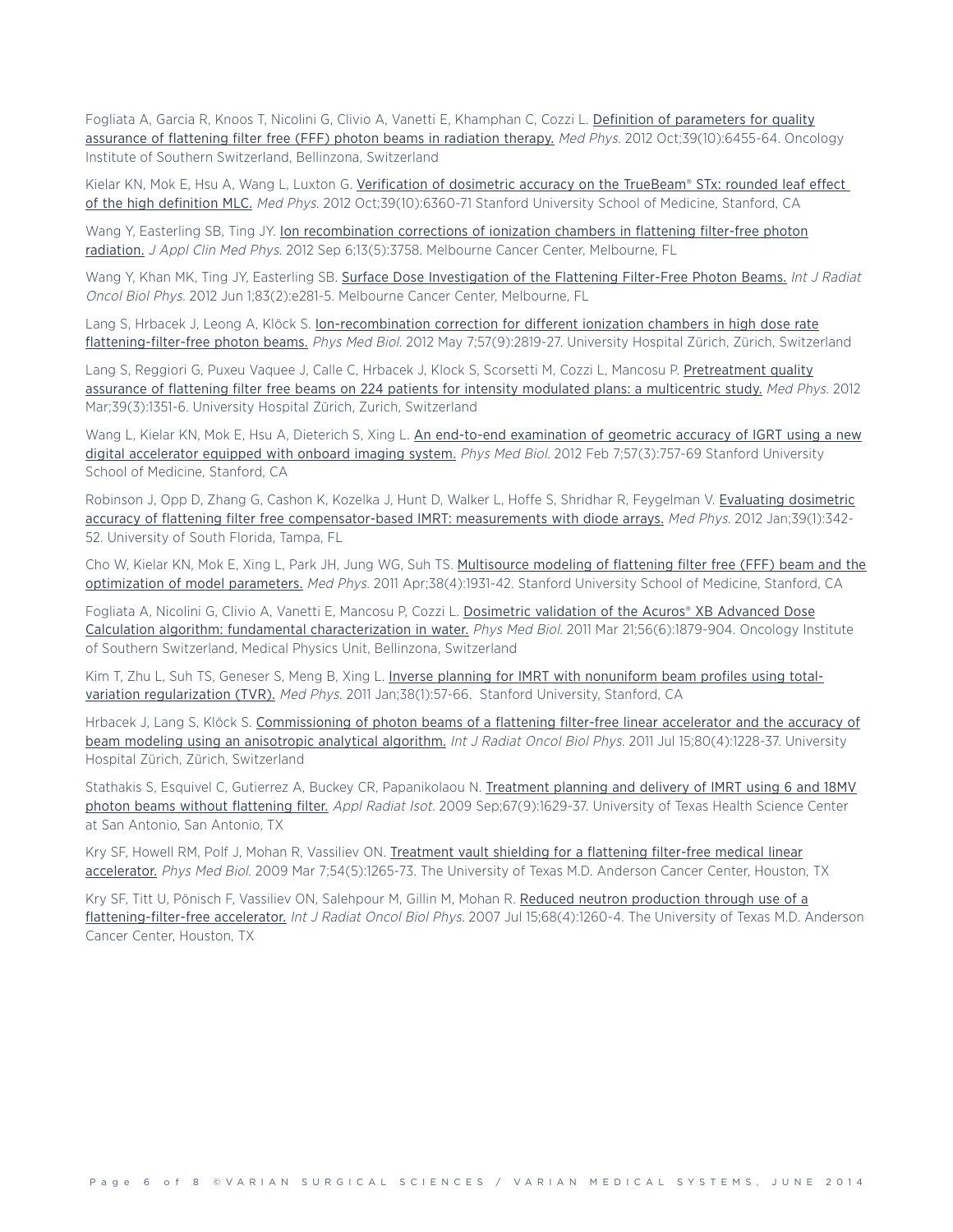Vassiliev ON, Titt U, Kry SF, Mohan R, Gillin MT. Radiation safety survey on a flattening filter-free medical [accelerator.](http://www.ncbi.nlm.nih.gov/pubmed/17681966) Radiat Prot Dosimetry. 2007;124(2):187-90. The University of Texas M.D. Anderson Cancer Center, Houston, TX

Titt U, Vassiliev ON, Pönisch F, Kry SF, Mohan R. Monte Carlo study of [backscatter](http://www.ncbi.nlm.nih.gov/pubmed/17022221) in a flattening filter free clinical [accelerator.](http://www.ncbi.nlm.nih.gov/pubmed/17022221) Med Phys. 2006 Sep;33(9):3270-3. The University of Texas M.D. Anderson Cancer Center, Houston, TX

Pönisch F, Titt U, Vassiliev ON, Kry SF, Mohan R. Properties of [unflattened](http://www.ncbi.nlm.nih.gov/pubmed/16872081) photon beams shaped by a multileaf collimator. Med Phys. 2006 Jun;33(6):1738-46. The University of Texas M.D. Anderson Cancer Center, Houston, TX

Titt U, Vassiliev ON, Pönisch F, Dong L, Liu H, Mohan R. A flattening filter free photon treatment concept [evaluation](http://www.ncbi.nlm.nih.gov/pubmed/16872067) with [Monte](http://www.ncbi.nlm.nih.gov/pubmed/16872067) Carlo. Med Phys. 2006 Jun;33(6):1595-602. The University of Texas M.D. Anderson Cancer Center, Houston, TX

Vassiliev ON, Titt U, Kry SF, Pönisch F, Gillin MT, Mohan R. Monte Carlo study of photon fields from a [flattening](http://www.ncbi.nlm.nih.gov/pubmed/16696457) filter-free clinical [accelerator.](http://www.ncbi.nlm.nih.gov/pubmed/16696457) Med Phys. 2006 Apr;33(4):820-7. The University of Texas M.D. Anderson Cancer Center, Houston, TX